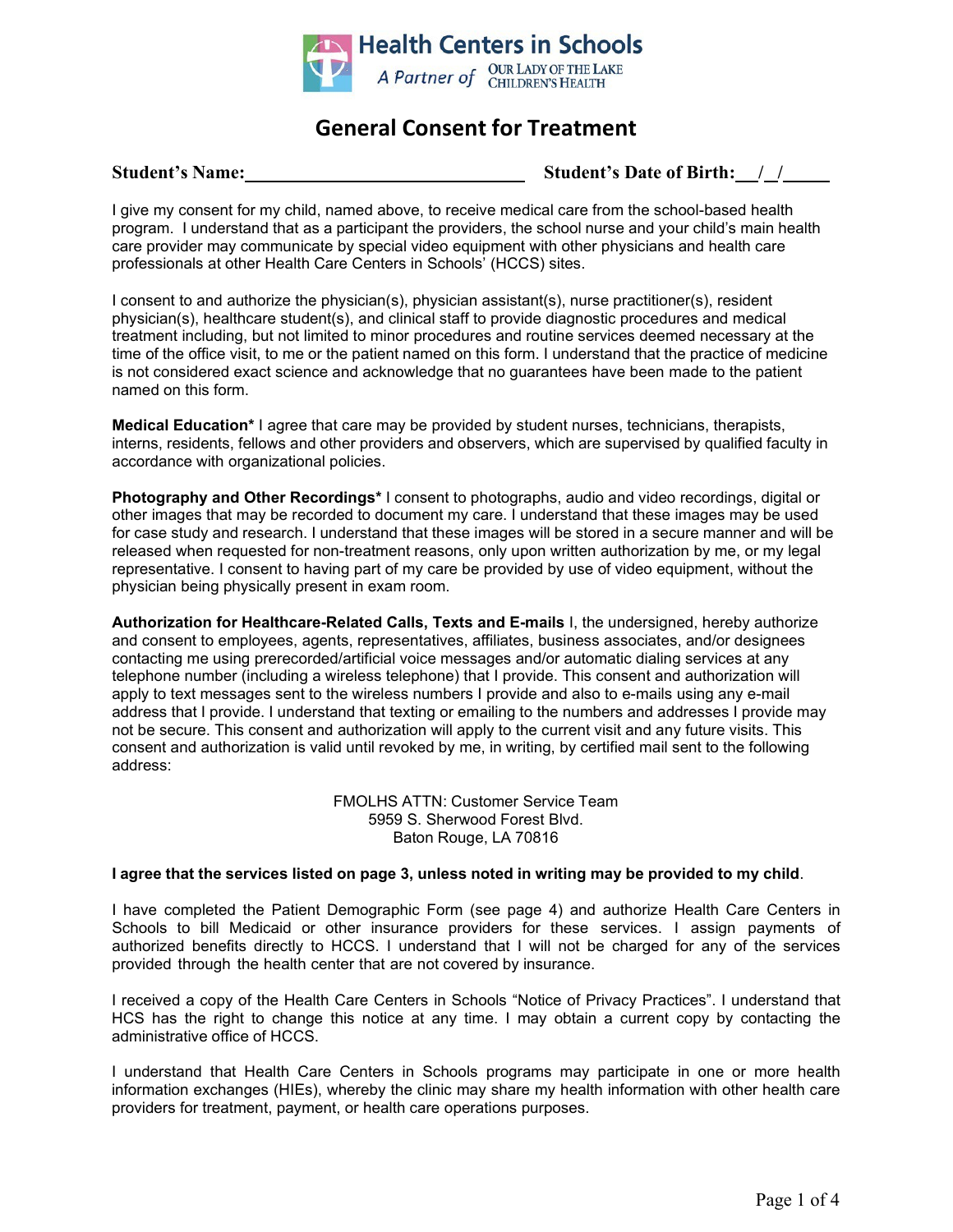I also understand that the Office of Public Health ("OPH"), Adolescent School Health Program provides oversight to School Based Health Clinic's (SBHCs) and, as part of such program; the Health Care Centers in School's Clinics are required to provide information to OPH. Therefore, we consent to the disclosure of SBHC information to OPH, or its agent, in connection with the operation, funding and ongoing monitoring of school-based health centers. We recognize that the information needed by OPH may be compiled through a health information exchanges (HIE) and consent to the disclosure of information to a HIE for such purpose. I understand that the School Based Health Clinic (SBHC) may participate in one or more HIEs, whereby the clinic may share my health information with other health care providers for treatment, payment or health care operations purposes. We hereby consent to the disclosure of the SBHC's records into the HIEs.

*Louisiana Law R.S. 40:31.3 states that Health Centers in schools are prohibited from:*

- *1. Counseling or advocating abortion or referral of any student to an organization for counseling or advocating abortion.*
- *2. Distributing any contraceptive or abortifacient drug device, or similar product.*

*To report violations of the prohibitions against abortion counseling, advocacy, or referral; or distribution of contraceptives, abortifacient drugs, devices, or other similar products, contact the Adolescent School Health Program at the Office of Public Health at 504-568-3504.*

I understand that there will not be payment required for any of the services provided at the school-based health center. I also understand that **Health Care Centers in Schools** or the medical provider will bill Medicaid or other insurance providers for these services. I authorize/assign payments of authorized benefits directly to **HCCS**.

## **BY SIGNING THIS CONSENT, YOU ARE AGREEING TO THE FOLLOWING SERVICES FOR YOUR CHILD:**

#### **BY SIGNING THIS CONSENT, YOU ARE AGREEING TO ALLOW HEALTH CARE CENTERS IN SCHOOLS TO PROVIDE THEFOLLOWING SERVICES TO YOUR CHILD:**

| • Primary and preventive health care (including immunizations)<br>•Comprehensive history and physical examinations health screenings<br>•Laboratory/diagnostic testing<br>$\cdot$ Case management<br>• Acute care for minor illness/injury (including medications), if indicated<br>⋅ Hearing & Vision screening | Management of chronic diseases<br>. Behavioral health services<br>•Referral and follow-up for emergencies<br>Referral to specialty care<br>. Health education & prevention programs<br>•Dental services (where available)<br>•Telehealth visits with a primary care, specialty, or<br>behavioral health care provider |
|------------------------------------------------------------------------------------------------------------------------------------------------------------------------------------------------------------------------------------------------------------------------------------------------------------------|-----------------------------------------------------------------------------------------------------------------------------------------------------------------------------------------------------------------------------------------------------------------------------------------------------------------------|
|                                                                                                                                                                                                                                                                                                                  |                                                                                                                                                                                                                                                                                                                       |

#### **Please initial below:**

I do hereby consent to HCCS or Our Lady of the Lake Physician Group administering COVID-19 testing and notification of results.

I do consent to HCCS staff administering immunizations according to the American Academy of Pediatrics immunization schedule and CDC guidance.

## **I UNDERSTAND THIS STUDENT MAY RECEIVE ALL SERVICES OFFERED, EXCEPT THOSE WHICH I HAVE WRITTEN HERE:**

 $\_$  , and the set of the set of the set of the set of the set of the set of the set of the set of the set of the set of the set of the set of the set of the set of the set of the set of the set of the set of the set of th  $\_$  ,  $\_$  ,  $\_$  ,  $\_$  ,  $\_$  ,  $\_$  ,  $\_$  ,  $\_$  ,  $\_$  ,  $\_$  ,  $\_$  ,  $\_$  ,  $\_$  ,  $\_$  ,  $\_$  ,  $\_$  ,  $\_$  ,  $\_$  ,  $\_$  ,  $\_$  ,  $\_$  ,  $\_$  ,  $\_$  ,  $\_$  ,  $\_$  ,  $\_$  ,  $\_$  ,  $\_$  ,  $\_$  ,  $\_$  ,  $\_$  ,  $\_$  ,  $\_$  ,  $\_$  ,  $\_$  ,  $\_$  ,  $\_$  ,  $\_$  ,  $\_$  ,  $\_$  ,  $\_$  ,  $\_$  ,  $\_$  ,  $\_$  ,  $\_$  ,  $\_$  ,  $\_$  ,  $\_$  ,  $\_$  ,  $\_$  ,  $\_$  ,  $\_$  ,  $\_$  ,  $\_$  ,  $\_$  ,  $\_$  ,  $\_$  ,  $\_$  ,  $\_$  ,  $\_$  ,  $\_$  ,  $\_$  ,  $\_$  ,  $\_$  ,  $\_$  ,  $\_$  ,  $\_$  ,  $\_$  ,  $\_$  ,  $\_$  ,  $\_$  ,  $\_$  ,  $\_$  ,  $\_$  , **\_\_\_\_\_\_\_\_\_\_\_\_\_\_\_\_\_\_\_\_\_\_\_\_\_\_\_\_\_\_\_\_\_\_\_\_\_\_\_\_\_\_\_\_\_\_\_\_\_\_\_\_\_\_\_\_\_\_\_\_\_\_\_\_\_\_\_\_\_\_\_\_\_\_\_\_\_\_\_\_\_\_\_\_\_\_\_\_\_\_\_\_\_\_\_\_\_\_\_\_\_ \_\_\_\_\_\_\_\_\_\_\_\_\_\_\_\_\_\_\_\_\_\_\_\_\_\_\_\_\_\_\_\_\_\_\_\_\_\_\_\_\_\_\_\_\_\_\_\_\_\_\_\_\_\_\_\_\_\_\_\_\_\_\_\_\_\_\_\_\_\_\_\_\_\_\_\_\_\_\_\_\_\_\_\_\_\_\_\_\_\_\_\_\_\_\_\_\_\_\_\_\_ \_\_\_\_\_\_\_\_\_\_\_\_\_\_\_\_\_\_\_\_\_\_\_\_\_\_\_\_\_\_\_\_\_\_\_\_\_\_\_\_\_\_\_\_\_\_\_\_\_\_\_\_\_\_\_\_\_\_\_\_\_\_\_\_\_\_\_\_\_\_\_\_\_\_\_\_\_\_\_\_\_\_\_\_\_\_\_\_\_\_\_\_\_\_\_\_\_\_\_\_\_ \_\_\_\_\_\_\_\_\_\_\_\_\_\_\_\_\_\_\_\_\_\_\_\_\_\_\_\_\_\_\_\_\_\_\_\_\_\_\_\_\_\_\_\_\_\_\_\_\_\_\_\_\_\_\_\_\_\_\_\_\_\_\_\_\_\_\_\_\_\_\_\_\_\_\_\_\_\_\_\_\_\_\_\_\_\_\_\_\_\_\_\_\_\_\_\_\_\_\_\_\_**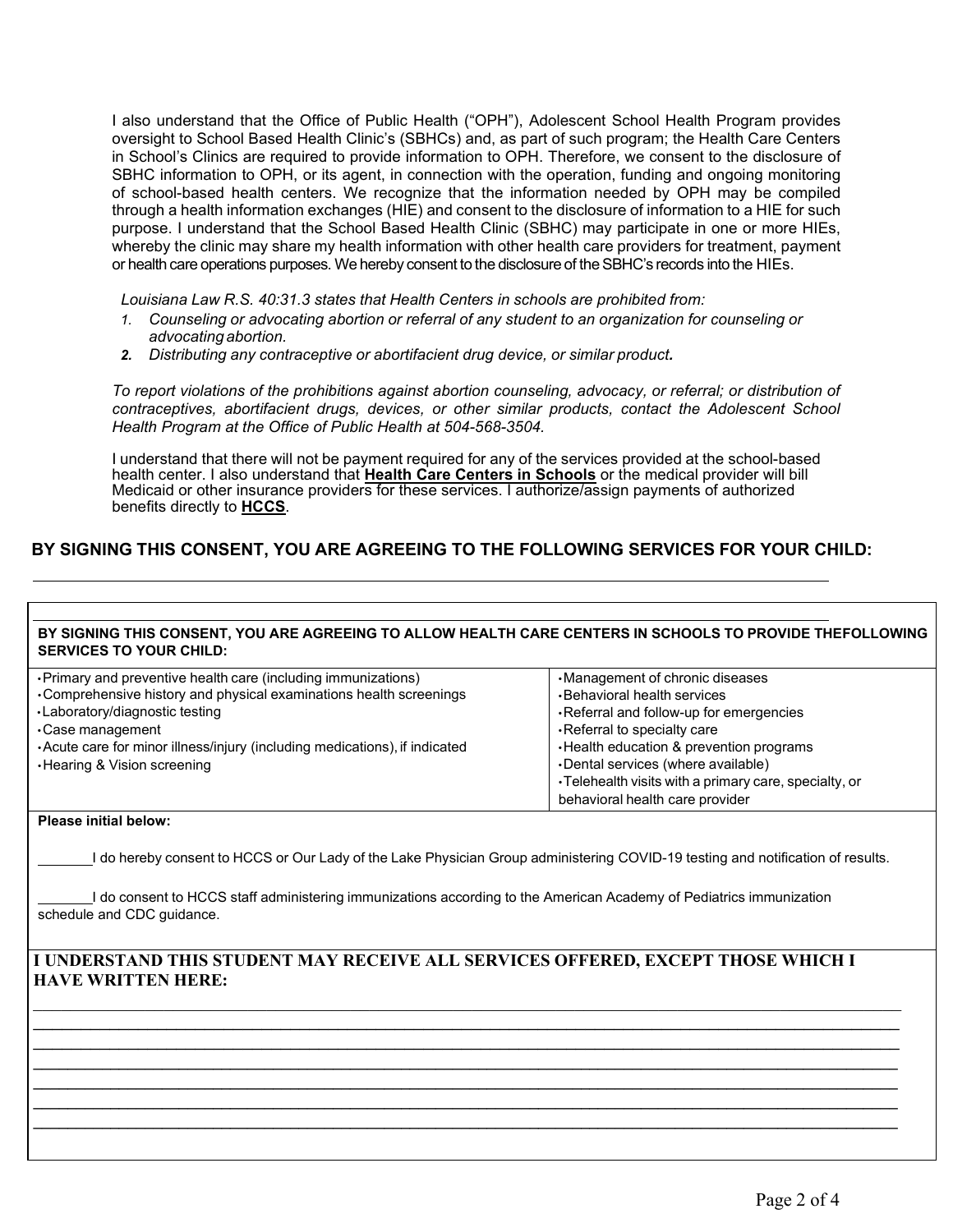| By signing below, we (student and parent/guardian) acknowledge that we have read and understand<br>the services to be provided at the school-based health center. We both give permission for this<br>student to receive the services provided by the program. |  |
|----------------------------------------------------------------------------------------------------------------------------------------------------------------------------------------------------------------------------------------------------------------|--|
| We also understand that the school-based health center/school nurse program is operated by <b>OLOL Children's</b><br>Health Care Centers in Schools and its employees/contractors and not by the local schoolboard.                                            |  |
| By signing below, I acknowledge that I have read this form, and fully understand and accept its terms andconditions. I have<br>had a chance to ask any questions that I might have.                                                                            |  |
|                                                                                                                                                                                                                                                                |  |
| Patient Signature: <u>Patient Signature:</u> Patient Signature: Patient Signature: Patient Signature: Patient Signature                                                                                                                                        |  |
| Date: $\qquad \qquad \qquad$ Time: $\qquad \qquad$ Time:                                                                                                                                                                                                       |  |
| If the patient is a minor, the person authorized to consent should sign below.                                                                                                                                                                                 |  |
|                                                                                                                                                                                                                                                                |  |
|                                                                                                                                                                                                                                                                |  |
|                                                                                                                                                                                                                                                                |  |
| If the patient is not a minor, but is unable to consent, the person authorized to do so should sign below. Authorized                                                                                                                                          |  |
|                                                                                                                                                                                                                                                                |  |
|                                                                                                                                                                                                                                                                |  |
|                                                                                                                                                                                                                                                                |  |